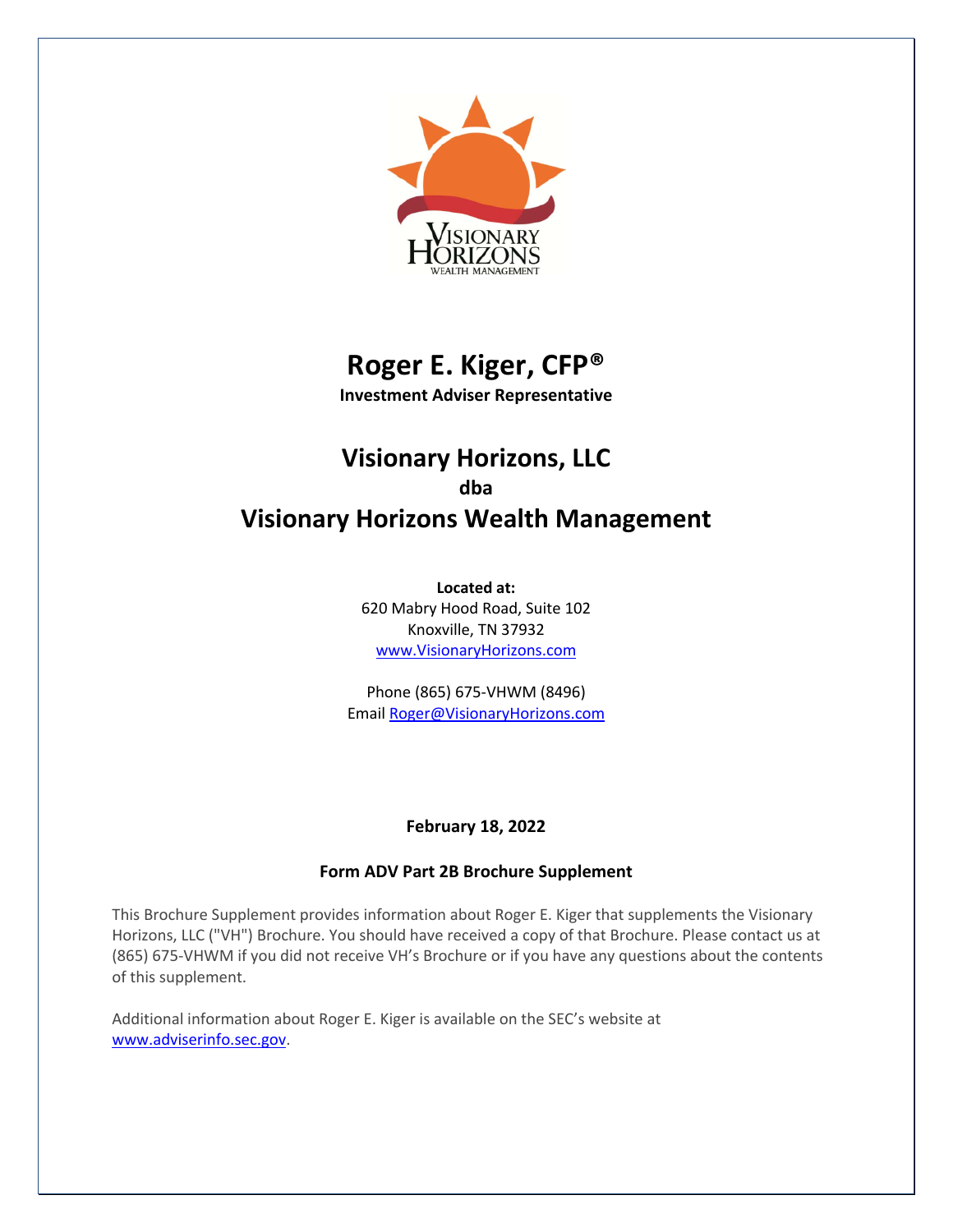Visionary Horizons, LLC Form ADV Part 2B Page 2

#### **Educational Background and Business Experience - Item 2**

**Roger E. Kiger, CFP®**

Born: 1968

#### **Education Background**

• B.S. Management & Leadership Skills, Lincoln Memorial University (2008)

#### **Employment History**

- Investment Adviser Representative, Visionary Horizons, LLC, 09/2009 to Present
- Registered Representative, Purshe Kaplan Sterling Investments, 08/2009 to Present

#### **Professional Designations**

**Certified Financial Planner™ (CFP®):** The CERTIFIED FINANCIAL PLANNER™, CFP® and federally registered CFP (with flame design) marks (collectively, the "CFP® marks") are professional certification marks granted in the United States by Certified Financial Planner Board of Standards, Inc. ("CFP Board").

The CFP® certification is a voluntary certification; no federal or state law or regulation requires financial planners to hold CFP® certification. It is recognized in the United States and a number of other countries for its (1) high standard of professional education; (2) stringent code of conduct and standards of practice; and (3) ethical requirements that govern professional engagements with clients. Currently, more than 68,000 individuals have obtained CFP® certification in the United States.

To attain the right to use the CFP® marks, an individual must satisfactorily fulfill the following requirements:

- Education Complete an advanced college-level course of study addressing the financial planning subject areas that CFP Board's studies have determined as necessary for the competent and professional delivery of financial planning services, and attain a Bachelor's Degree from a regionally accredited United States college or university (or its equivalent from a foreign university). CFP Board's financial planning subject areas include insurance planning and risk management, employee benefits planning, investment planning, income tax planning, retirement planning, and estate planning;
- Examination Pass the comprehensive CFP® Certification Examination. The exam consists of two 3-hour sessions separated by a scheduled 40-minute break, and includes case studies and client scenarios designed to test one's ability to correctly diagnose financial planning issues and apply one's knowledge of financial planning to real world circumstances;
- Experience Complete at least three years of full-time financial planning-related experience (or the equivalent, measured as 2,000 hours per year); and
- Ethics Agree to be bound by CFP Board's Standards of Professional Conduct, a set of documents outlining the ethical and practice standards for CFP® professionals.

Individuals who become certified must complete the following ongoing education and ethics requirements in order to maintain the right to continue to use the CFP® marks:

• Continuing Education – Complete 30 hours of continuing education hours every two years,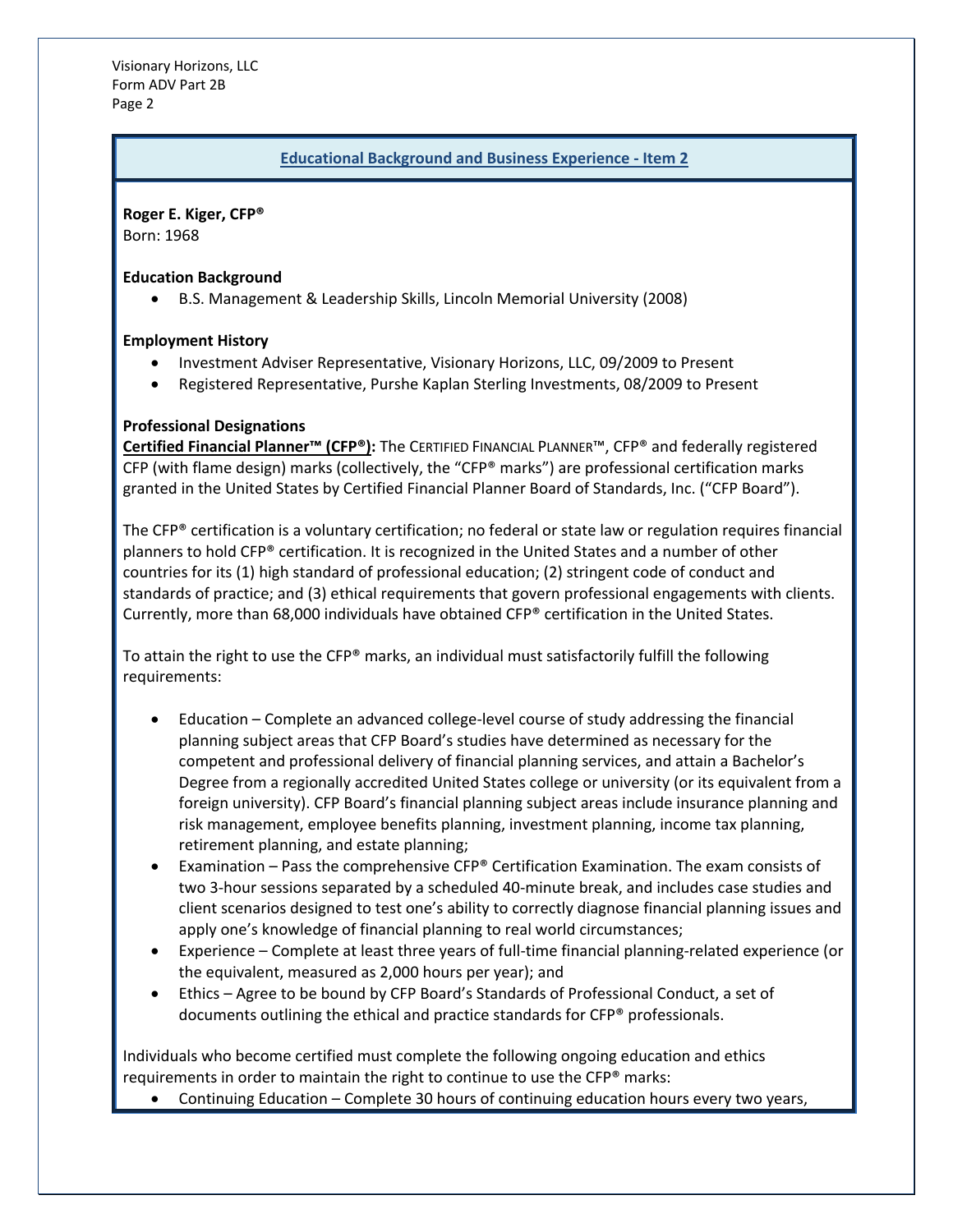including two hours on the Code of Ethics and other parts of the Standards of Professional Conduct, to maintain competence and keep up with developments in the financial planning field; and

• Ethics – Renew an agreement to be bound by the Standards of Professional Conduct. The Standards prominently require that CFP® professionals provide financial planning services at a fiduciary standard of care. This means CFP® professionals must provide financial planning services in the best interests of their clients.

 $CFP<sup>®</sup>$  professionals who fail to comply with the above standards and requirements may be subject to CFP Board's enforcement process, which could result in suspension or permanent revocation of their CFP® certification.

#### **Disciplinary Information - Item 3**

Mr. Kiger has not been involved in any reportable disciplinary events.

## **Other Business Activities - Item 4**

Mr. Kiger is separately licensed as registered representative with Purshe Kaplan Sterling Investments ("PKS"), a securities broker/dealer registered with the Securities and Exchange Commission and the Financial Industry Regulatory Authority ("FINRA"). As a dually licensed representative, Mr. Kiger will receive commissions for the purchase and sale of securities, variable life insurance and annuity products. This commission revenue is separate and in addition to revenue received from advisory fees. This arrangement represents a conflict of interest due the potential receipt of dual forms of compensation. VH has policies and procedures in place to monitor all client transactions and all client transaction costs will be disclosed to the client.

Mr. Kiger is also a licensed insurance agent and earns commissions for the sale of insurance products. The receipt of dual compensation creates a disclosable conflict of interest. The firm expects that clients to whom it offers advisory services may also be clients for whom Mr. Kiger acts as an insurance agent. Clients are instructed that the fees paid to the firm for advisory services are separate and distinct from the commissions earned for placing the client in insurance products. Clients to whom the firm offers advisory services are informed that they are under no obligation to use the firm's Associated Persons for insurance services and may use the insurance brokerage firm and agent of their choice.

Mr. Kiger is also involved in various charitable and community organizations such as Oak Ridge Foundation for Achieving Community Excellence, Shades of Development, and Financial Planning Association of Tennessee.